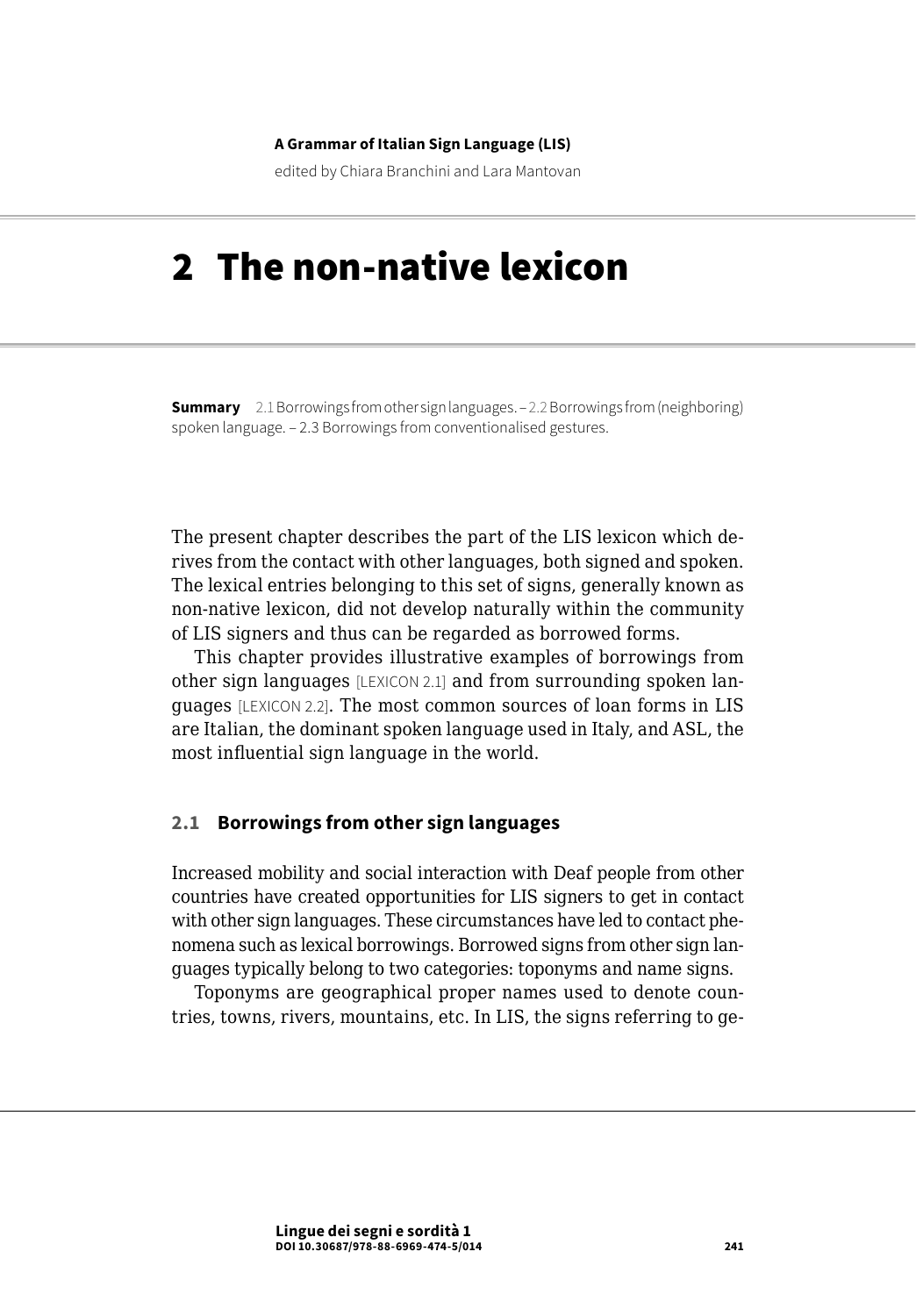ographical locations outside Italy are frequently borrowed from the sign language used in those locations. For example, the sign russia is borrowed from Russian Sign Language (RSL).

russiaand the contract of the contract of the contract of the contract of the contract of the contract of the contract of the contract of the contract of the contract of the contract of the contract of the contract of the

For some foreign locations, LIS used to have native toponyms that over the years have been substituted by the signs used by the signing community of those locations. This is the case for the sign america. In the past, LIS signers used the native sign shown below: the forward arched movement reflected the fact that this is an oversea country.

america(native form) (recreated from Volterra et al. 2019, 174)

Although this sign is still used by some LIS signers, especially the older ones, nowadays signers prefer the sign borrowed from ASL. It is interesting to note that in the source language the sign america is produced with a circular movement in the horizontal plane (a), whereas in LIS it is articulated with a circular movement in the vertical plane (b).

a. america (ASL)  (recreated from Volterra et al. 2019, 174) b. america (LIS) 

(recreated from Volterra et al. 2019, 174)

Other borrowings are name signs referring to internationally famous people (e.g. politicians, historical figures, athletes) and leading figures in the global Deaf community. The source language is the sign language in which the name sign was first used. For example, LIS signers adopt the respective name signs in ASL to refer to Thomas Hopkins Gallaudet (a) and William C. Stokoe Jr. (b), two important American figures in Deaf history.



Interestingly, in the LIS non-native lexicon we also find signs borrowed from other sign languages that entered the lexicon to intro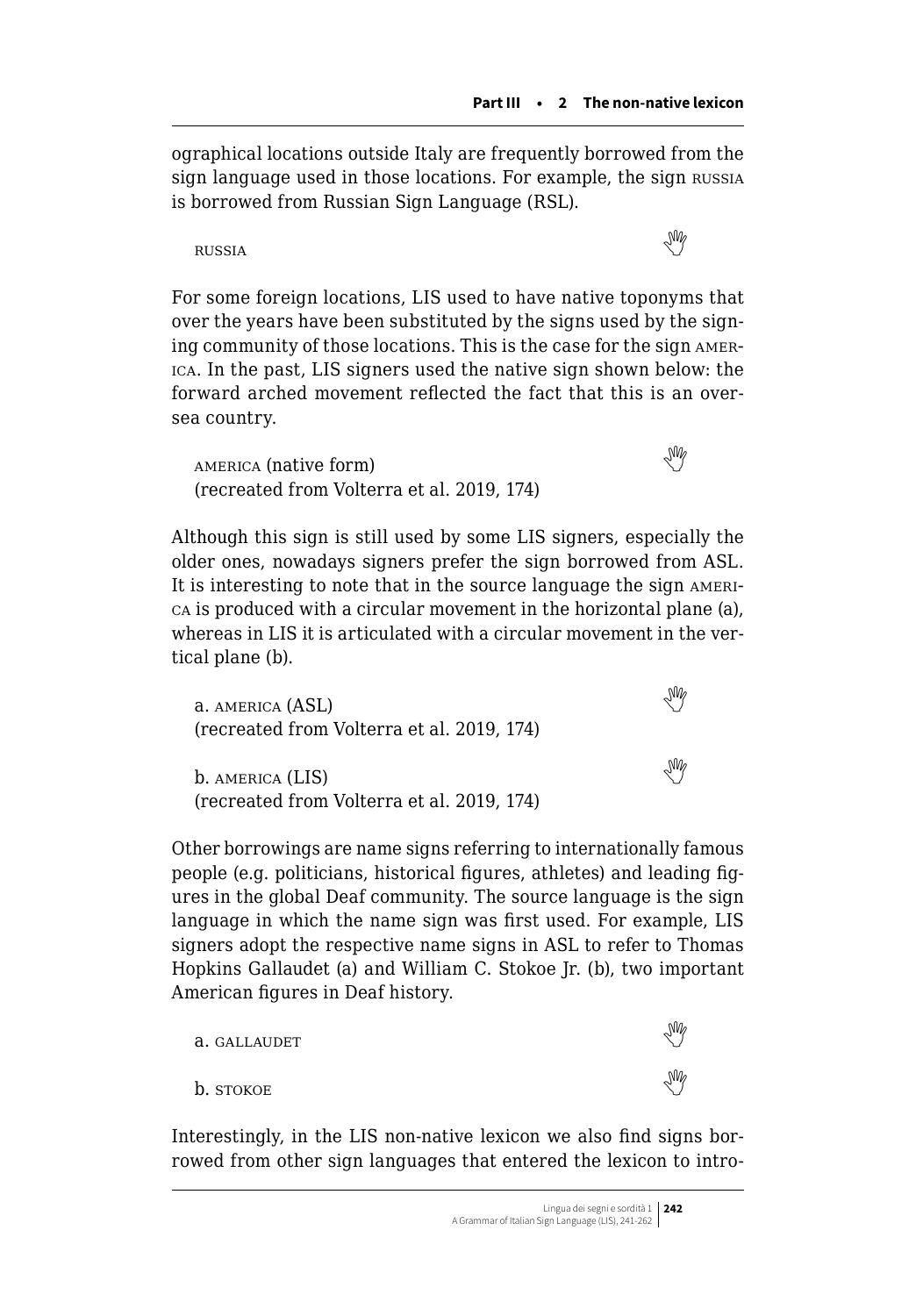<span id="page-2-0"></span>duce a new meaning, as in the case of workshop (a) or to replace already existing signs in the target language, as in the case of gay (b).

| a. WORKSHOP | M |
|-------------|---|
| b. GAY      | N |

An interesting phonological phenomenon that sometimes can be observed in borrowings is nativisation [PHONOLOGY 3.1.6], namely the adaptation to the phonological inventory and constraints of the target language. This phonological process can be observed in the borrowed sign workshop, shown above. Originally produced with handshape W in ASL, workshop is often articulated with handshape 4 by LIS signers. This adaptation is motivated by the absence of handshape W in the phonemic inventory of LIS.

## **2.2 Borrowings from (neighboring) spoken language**

As similarly observed in other countries, signers in Italy are frequently bimodal bilingual individuals: they use a sign language (i.e. LIS) and they also manage a spoken language (i.e. Italian) to some degree. Because of the bilingual skills in the signing community and the frequent interactions between signers and speakers, language contact phenomena between LIS and Italian are not infrequent. Being LIS a minority language, cross-modality influences mostly occur from Italian to LIS.

This section illustrates the various forms of borrowing that can derive from the contact with the dominant spoken language: calques [LEXICON 2.2.1], lexicalisation of fingerspelling [LEXICON 2.2.2], mouthing [LEXICON 2.2.3], and other marginal types of borrowing [LEXICON 2.2.4].

## **2.2.1 Calques**

A calque consists in a part-by-part translation of a complex form. Calques represent a peculiar contact phenomenon in that they make use of linguistic elements of the target language while imitating structures or functional properties of the source language.

In LIS, we find calques in the lexicon as well as in idiomatic expressions. To illustrate, examples of lexical calques are the toponyms treviso and campobasso. Both words *Treviso* and *Campobasso* can be split into two parts: *tre* + *viso* ('three' + 'face') and *campo* + *bas-*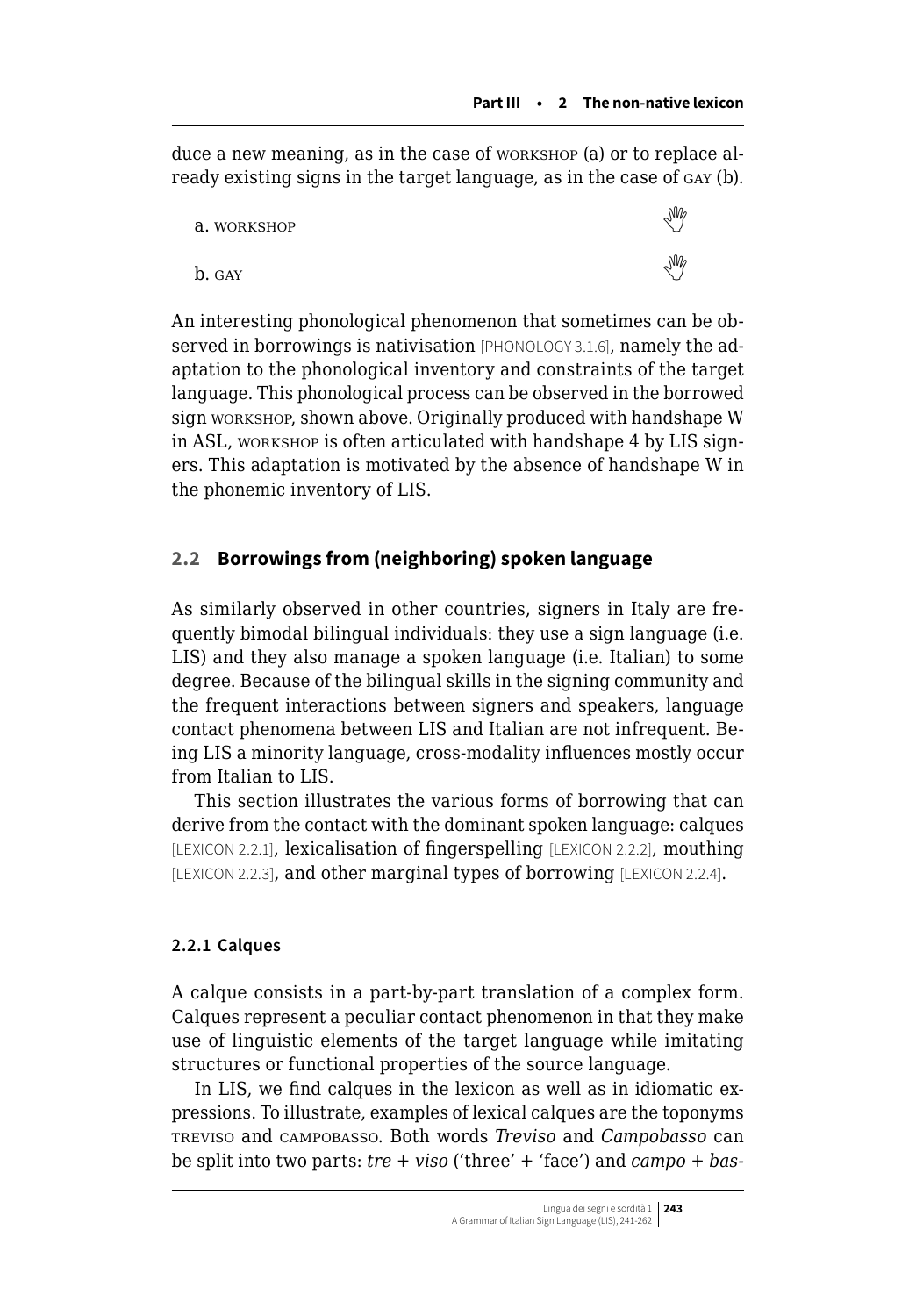*so* ('field' + 'low'). The meaning of both parts is somehow reflected in the articulation of these toponyms: the sign treviso is articulated with handshape 3 in front of the signer's face (a), while the sign campobasso results from the sequential combination of a flat surface followed by the sign Low (b).

| a. TREVISO    | .NW |
|---------------|-----|
| b. CAMPOBASSO | M   |

The LIS equivalents of Italian idiomatic expressions sometimes result in phraseological calques, which means that the expressions of the source language are literally translated word by word. For example, the Italian idiom *lavarsene le mani* ('to wash one's hands', meaning taking no responsibility for something) is literally translated into LIS as the predicate wash\_hand.

wash\_handwash  $\mathbb{W}$ '(To) wash one's hands'

The LIS idiom TAKE NOSE<sup>^</sup>AROUND is an interesting case of complex phraseological calque, since it derives from two different Italian idiomatic expressions with similar meaning: *prendere per il naso* ('lead somebody by the nose', lit. 'take by the nose') and *prendere in giro* ('make fun of somebody', lit. 'take in around').

TAKE\_NOSE<sup>^</sup>AROUND '(To) lead somebody by the nose/make fun of somebody'

#### **2.2.2 Lexicalisation of fingerspelling**

To represent the orthography of the spoken languages, sign languages typically resort to the manual alphabet [PHONOLOGY 1.1.3], commonly known as fingerspelling. The first manual alphabet used in Italy was invented by the clergyman Ottavio Assarotti in Genoa at the beginning of the 19th century. In this alphabet, some letters were realised with the dominant hand only, others required both hands. Moreover, some letters were articulated on body locations, such as on the mouth or close to the eye, while others were produced in the neutral space. This alphabet was used in several education programs for deaf pupils across the country. It even spread to hearing children who learnt it at school as a game and referred to it as *alfabeto muto* ('mute alphabet').

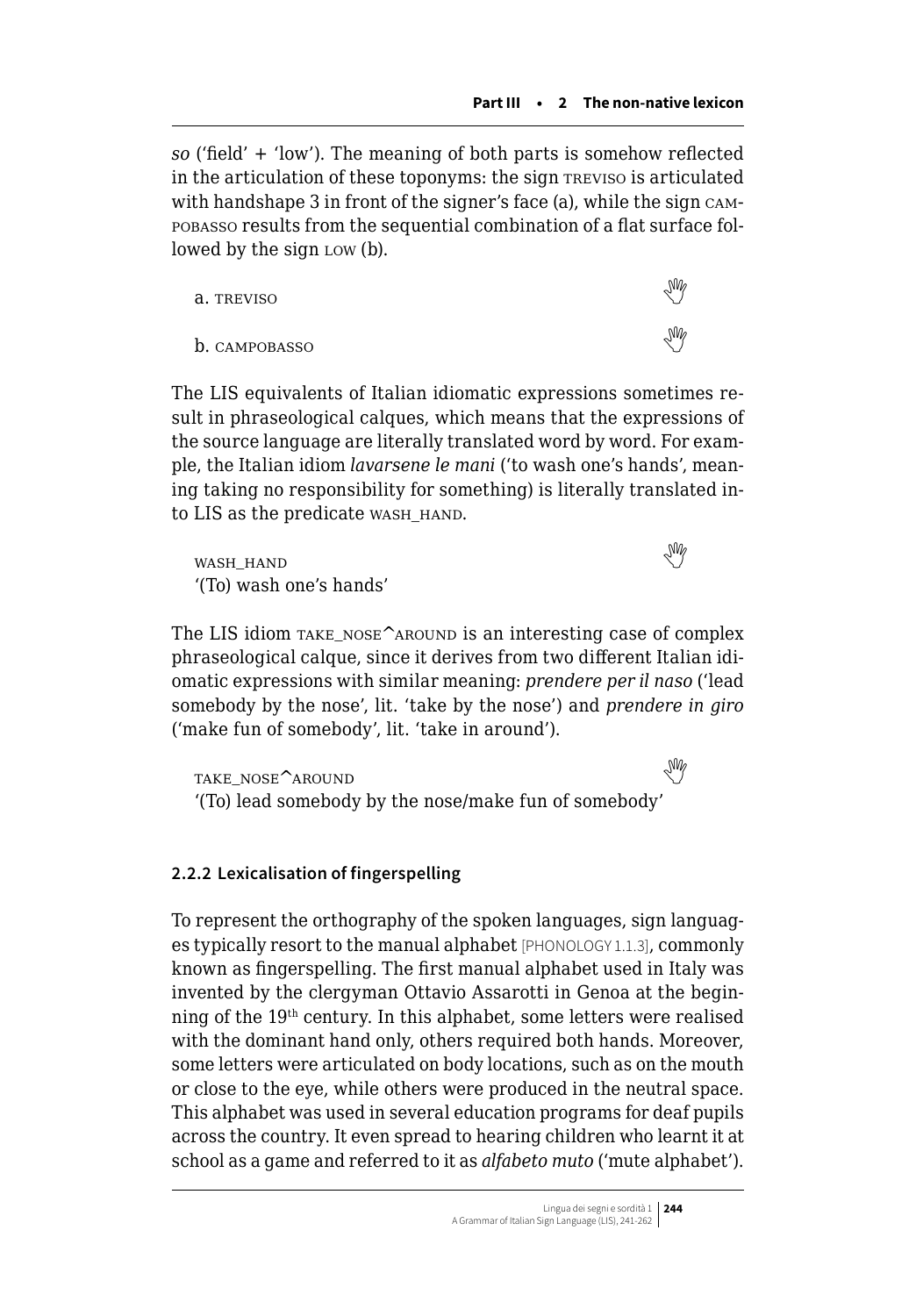In the Seventies, young LIS signers started to use a different type of fingerspelling, influenced by the international manual alphabet (i.e. the manual alphabet adopted by the World Federation of the Deaf for use at its meetings and events). Even if a few letters were slightly modified from the international version, this new system as a whole can be considered a borrowing from foreign sign languages. The new manual alphabet quickly spread throughout the Italian signing community so much that nowadays most of the signers use it. Only some older signers still stick to the old manual alphabet. Differently from the old one, the new manual alphabet is entirely produced with the dominant hand and does not involve any body location. Because of these features, it is quicker and more efficient to use. The table below shows the new manual alphabet, currently used in Italy.



**Table 1** The new manual alphabet used by the Italian signing community

Most of the letters are reproduced in a static way. A few letters, those accompanied by a yellow arrow in the table, are optionally produced with a movement: R can be articulated with a slight wrist rotation (from prone to supine) and S can be accompanied by a slight contralateral movement. These optional movements usually disappear in fully fingerspelled words. The letters represented with a red arrow must display movement: G requires wrist pivoting (from radial to ulnar), J requires wrist rotation (from prone to supine), and Z must be articulated with a zig-zagging motion resembling the shape of the letter. When used in signed interaction, fingerspelling clear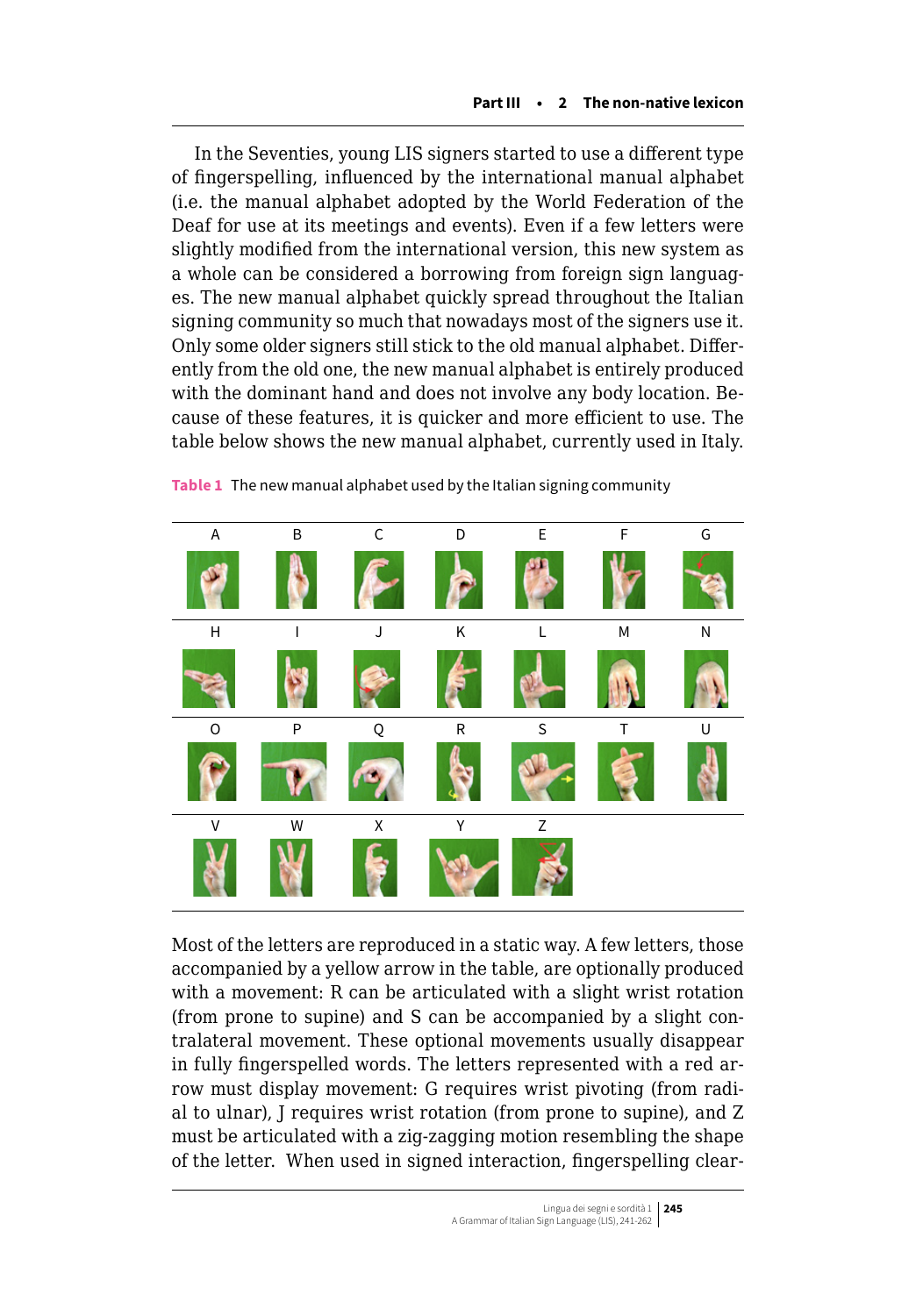ly represents a form of borrowing from spoken languages. It enters the non-native lexicon of LIS in different ways, described below.

First, there are few short words that are systematically conveyed by fingerspelling. Letters are joint by a short path movement and the borrowing, as a whole, is a form of lexicalisation. Two common examples are the sign o-k, which is borrowed from written English, and n-o, a negative sign typically used to express prohibition.

| а. о-к   | M |
|----------|---|
| $b. N-O$ | M |

As shown in (b) above, letters could be slightly modified in handshape and orientation for ease of articulation.

Second, LIS signers may resort to one-by-one fingerspelling, which consists in reproducing each letter of a word with the corresponding fingerspelled form. Letters are reproduced one after the other in a certain location of the signing space, namely in the ipsilateral side at chin level. In the example below, the proper noun Federico is reproduced by full fingerspelling.

 $F-E-D-E-R-I-C-O$ 

One-by-one fingerspelling is employed to express concepts that do not have a corresponding sign in LIS (or one is not known). This strategy is mostly, but not exclusively, used with proper nouns referring to individuals, toponyms, brand names, and neologisms [LEX-ICON 3.1.2].

After a word is provided with one-by-one fingerspelling, it can be repeated in the discourse by producing a so-called single-letter sign: this form, articulated in the neutral space, selects the handshape associated with the first letter and combines it with a default motion, be it a short circular movement or a repeated horizontal movement. Single-letter signs represent an economic strategy since they are quicker than fully fingerspelled forms. In the example below, we can see how this process applies to the proper noun Federico, previously introduced with one-by-one fingerspelling.

## FEDERICONECESSARIO E EL CONSTRUITO DE SUR EL CONSTRUITO DE SUR EL CONSTRUITO DE SUR EL CONSTRUITO DE SUR EL CONSTRUITO DE SUR EL CONSTRUITO DE SUR EL CONSTRUITO DE SUR EL CONSTRUITO DE SUR EL CONSTRUITO DE SUR EL CONSTRUI

It is important to highlight that single-letter signs are limited to particular discourse contexts and are not conventionalised in LIS lexicon. For these reasons, this linguistic phenomenon is sometimes re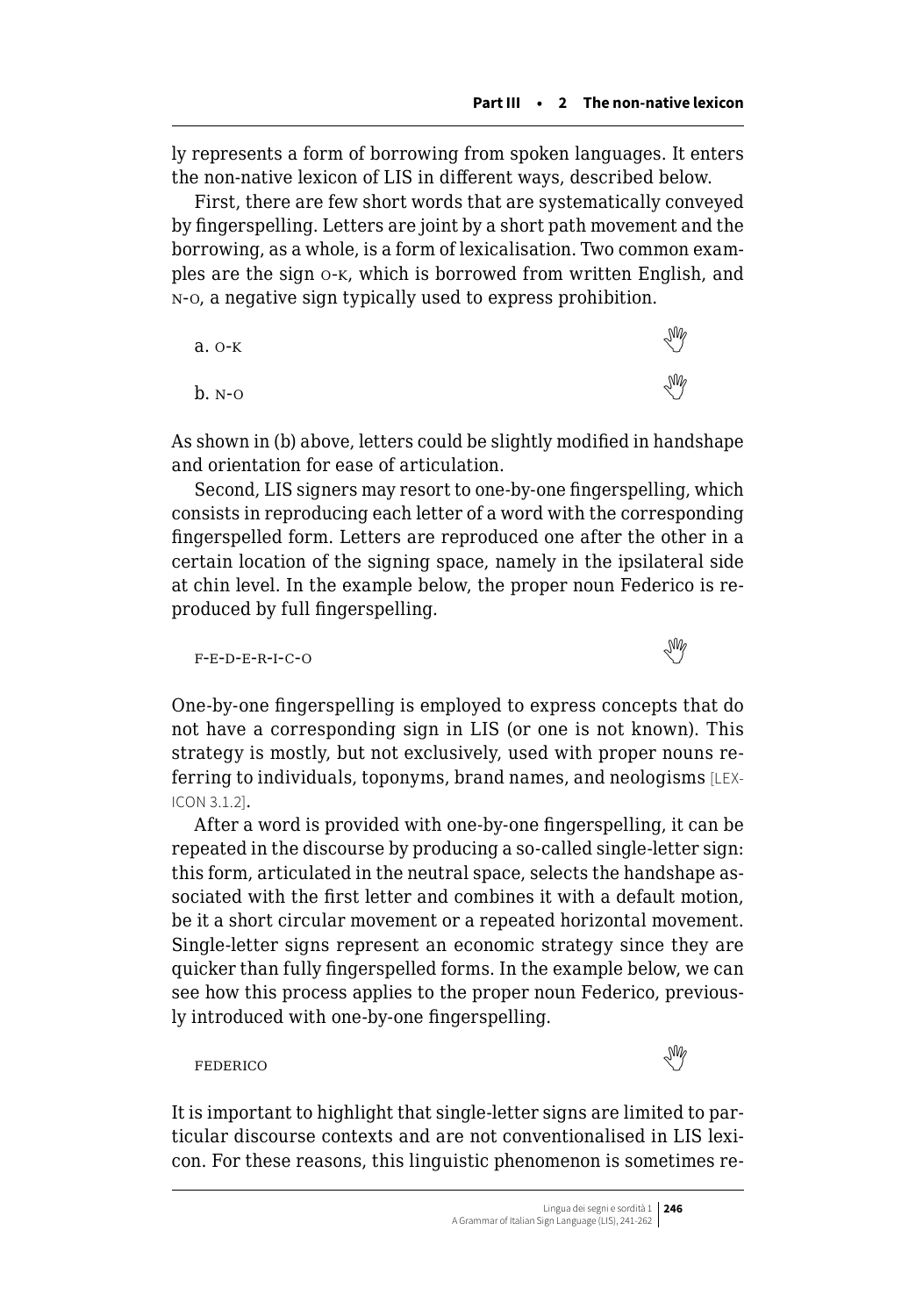ferred to as *local lexicalisation*. In order to be intelligible, single-letter signs are accompanied by full mouthing [LEXICON 2.2.3.1].

Another way to integrate fingerspelling in signed discourse is initialisation. This phenomenon occurs when the handshape of a sign represents the first letter of the corresponding spoken word. Differently from single-letter signs, initialised signs are conventionalised signs characterised by a defined movement and a defined location. An example of initialised sign in LIS is law. As shown in the figure below, the dominant hand is articulated with handshape L corresponding to the first letter of the corresponding Italian word (*legge*, 'law') on the non-dominant hand.



law

For more details on initialisation, the reader is referred to [LEXICON 2.2.2.1].

In some cases, more than one letter from the corresponding spoken word is selected. These are known as multiple-letter signs. To illustrate, the toponym bari is articulated with two different handshapes: B followed by I, the first and the last letters of the corresponding spoken word.

barida bari da aka shekarar 1992, a shekarar 1993, a shekarar 1993, a shekarar 1993, a shekarar 19

Various subtypes of multiple-letter signs are found in LIS. For more details, the reader is referred to [LEXICON 2.2.2.2].

The last type of borrowed form involving fingerspelling is a complex form in which fingerspelling is followed by a lexical sign. This combination can be observed in the sign for the Italian region Lombardy: it is composed by the first letter of the corresponding spoken word (*Lombardia*) and the sign area articulated in the vertical plane.

 $L^{\Lambda}$ area 'Lombardy'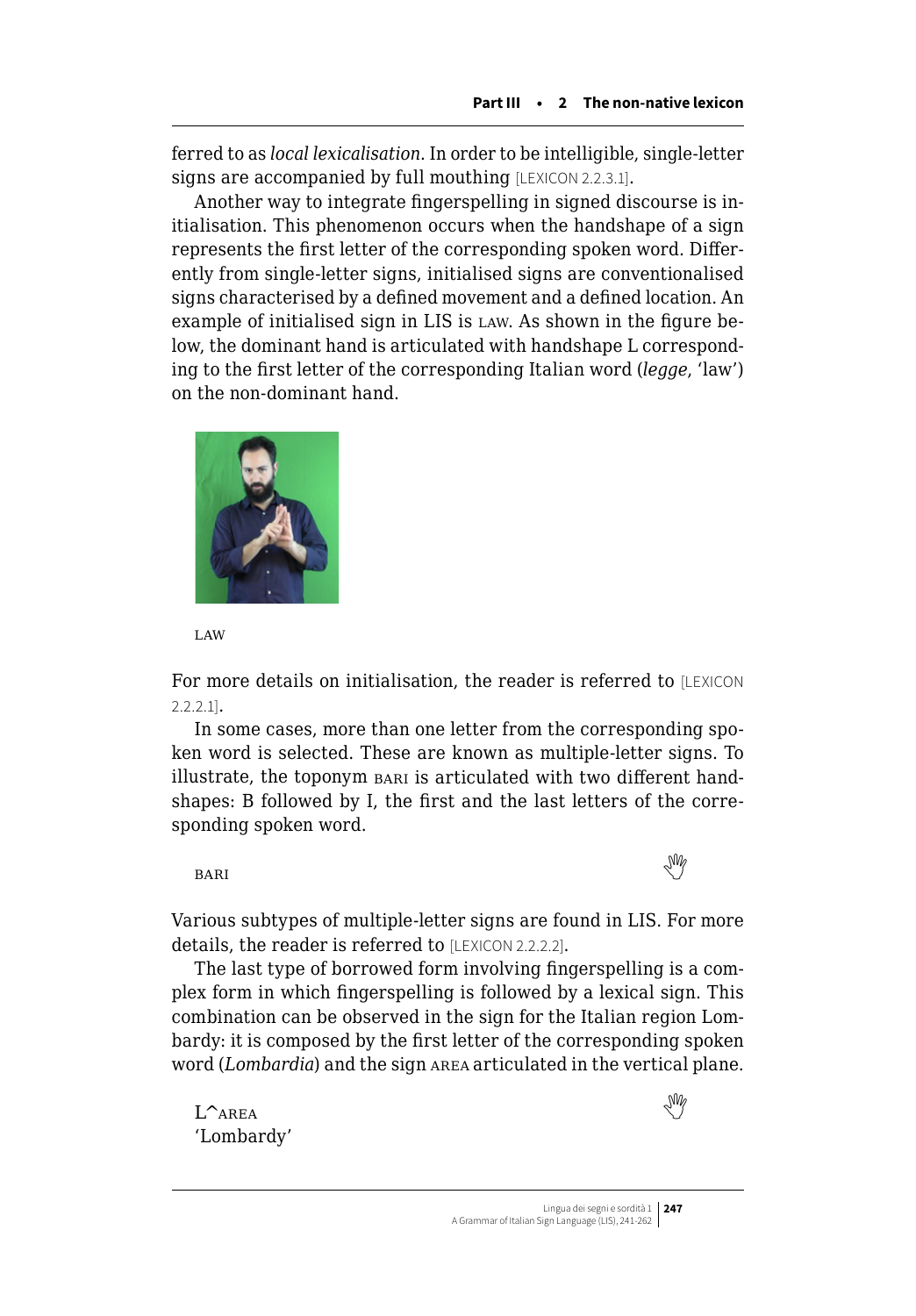This type of sign formation is quite productive in the category of Italian regions.

## 2.2.2.1 Initialisation

Initialised signs display a fingerspelling handshape representing the first letter of the corresponding Italian word. There are quite a few initialised signs in the LIS lexicon, especially in two categories: days of the week and toponyms. For instance, the sign monday (Ita. *lunedì*) is realised with handshape L (a) and the sign for the Italian city Vicenza is realised with handshape V (b).



a. MONDAY



b. vicenza

Frequent handshapes used in initialised signs in LIS are V, L, C, and D.

It is interesting to note that some initialised signs employ handshapes from the old manual alphabet [LEXICON 2.2.2]. For example, we can find the old handshape T in a variant form of the sign TAXI.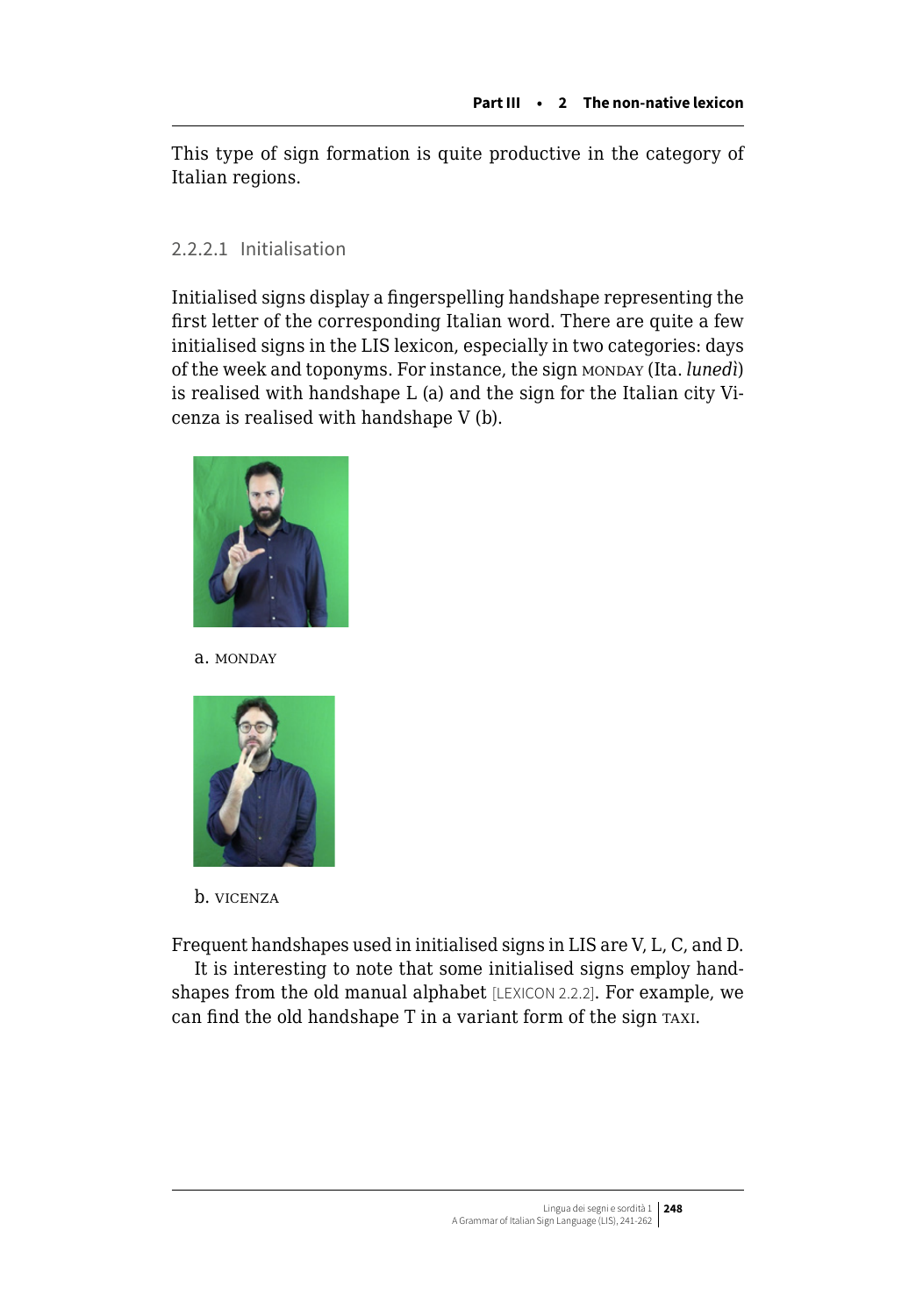

**TAXI** 

As an effect of diachronic change, old fingerspelled handshapes in initialised signs tend to be replaced by the corresponding new fingerspelled handshapes. For instance, the sign for Sunday (Ita. *domenica*) used to be articulated with the old D handshape, while nowadays the same sign is preferably produced with the new D handshape.



a. sunday (old sign) (recreated from Radutzky 2009, 33)



b. sunday (new sign) (recreated from Radutzky 2009, 33)

Most of initialised signs in LIS select the handshape corresponding to the first letter of the corresponding Italian word. However, there are a few special cases in which the handshape of the sign reproduces another letter, different from the first one. The signs wednesday (Ita. *mercoledì*) and ex (Ita. *ex*) are such cases. As for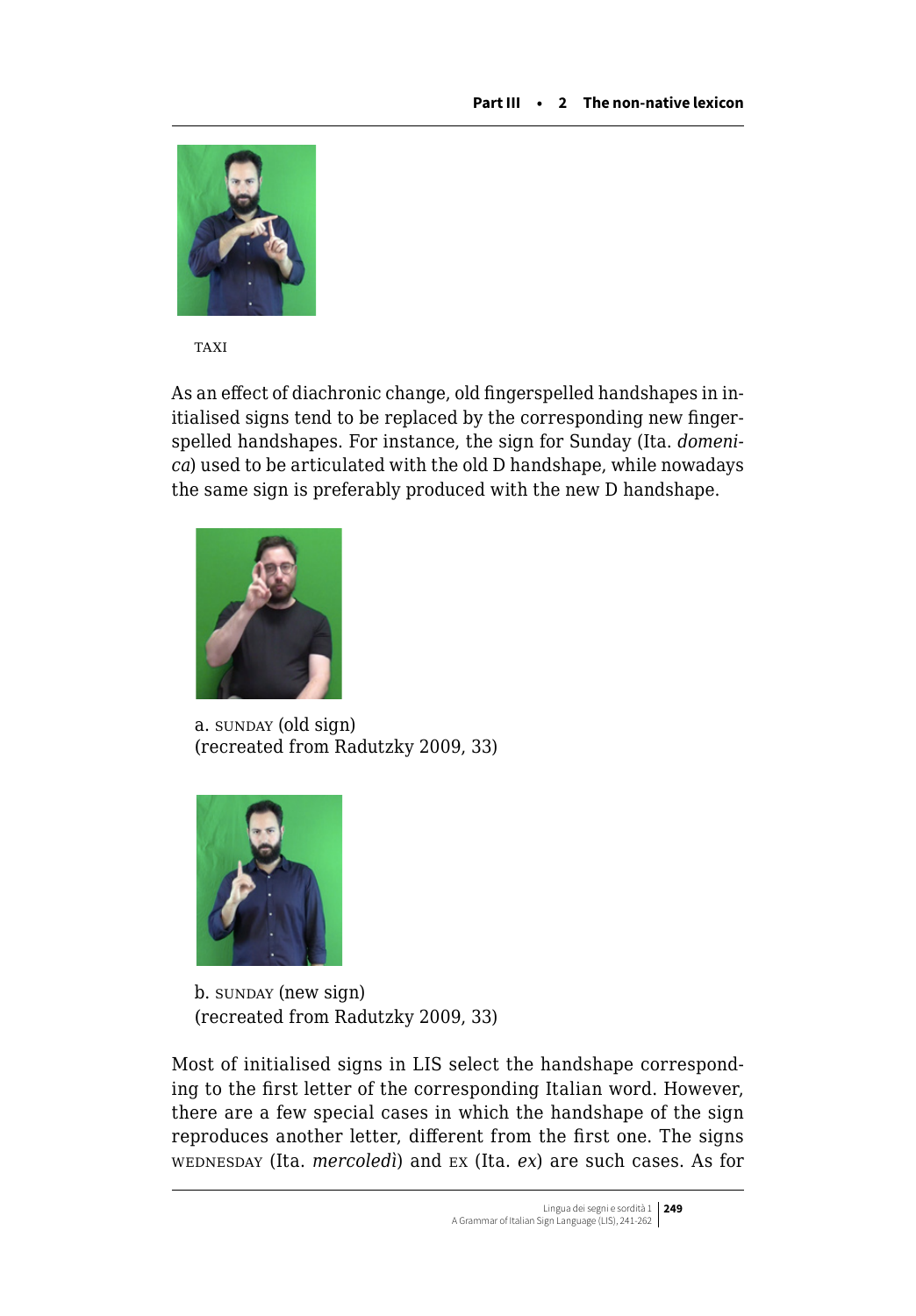wednesday, the handshape reproduces the second letter of the Italian equivalent (E).



**WEDNESDAY** 

The peculiar choice of reproducing a non-first letter is well motivated. On the one hand, the sign for Wednesday needs to overcome a conflict with another day of the week. The initialised signs TUESDAY and wednesday, both derived by Italian words starting with M (*martedì* and *mercoledì*, respectively), need to select different letters to avoid possible misunderstandings: so, Tuesday reproduces the first letter of the Italian equivalent (M), while webnesday reproduces the second one (E). For ease of comparison, the sign tuesday is provided below.



**TUESDAY** 

The sign ex is another special case because it is articulated with the old handshape X, corresponding to the second (and last) letter of the Italian equivalent.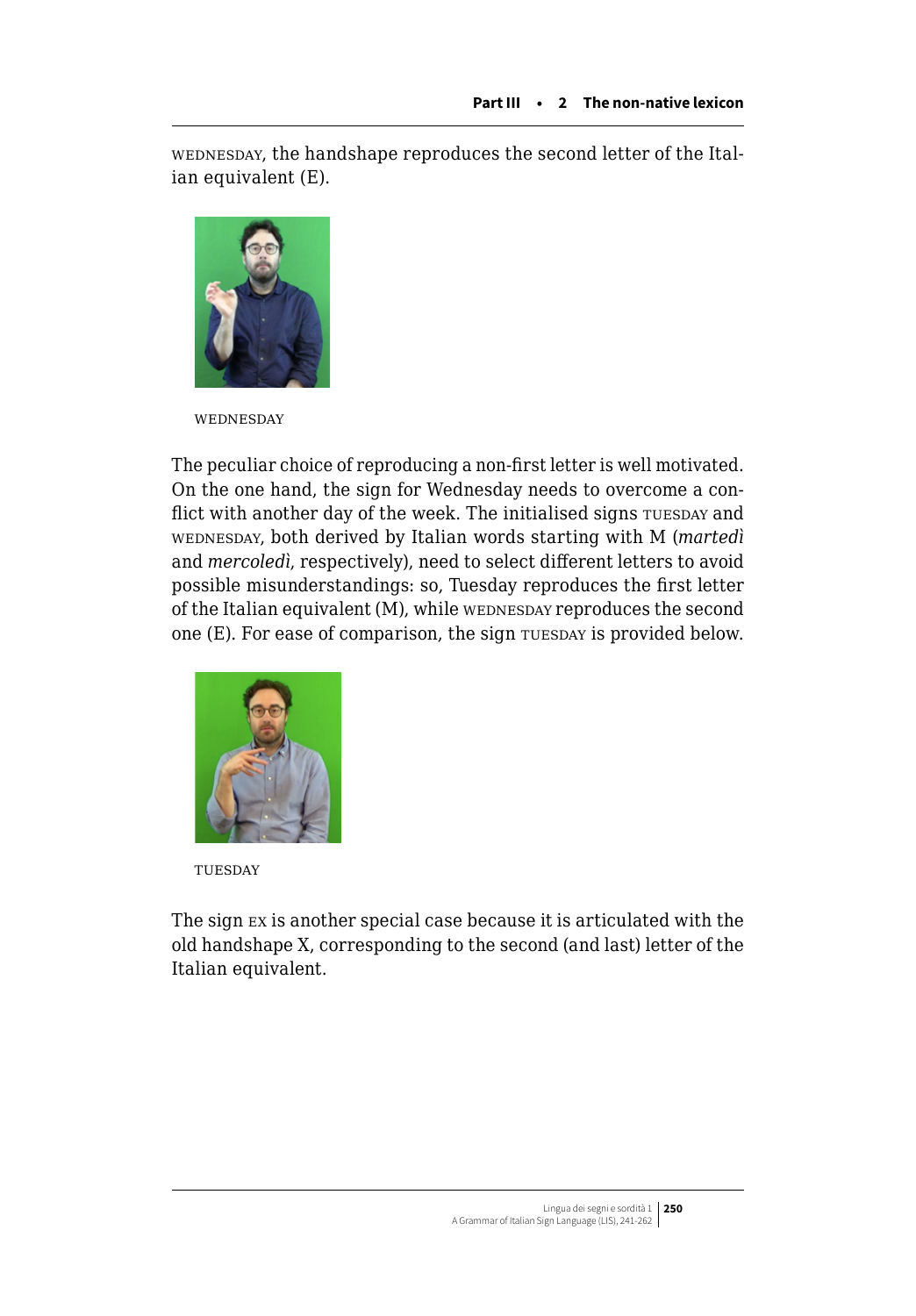

ex

The selection of X is probably motivated by the choice to highlight the letter with the highest visual impact.

## 2.2.2.2 Multiple-letter signs

Multiple-letter signs are conventionalised signs derived from fingerspelling in which more than one letter is reproduced. In this category, in LIS, we usually observe two-letter signs.

An example is the sign LIS itself. It was originally realised as a full fingerspelled form of the acronym (L-I-S), as in (a), but over the years it has changed to a two-letter sign including only the first and the last letters (L-S), as in (b).

| a. LIS (old sign) | Ind |
|-------------------|-----|
| b. LIS (new sign) | MZ  |

There is also a case of multiple-letter sign realised with the old manual alphabet [LEXICON 2.2.2], that is the sign for the Sicilian city Enna. It combines the first and second letters: old handshape E and old handshape N (which is identical to the N handshape of the new manual alphabet).

enna 

Multiple-letter signs are also used for multiword expressions. In the examples below, we show two-letter signs derived from non-Italian expressions: *bed and breakfast* and *curriculum vitae*.

| a. BED AND BREAKFAST       | ₩ |
|----------------------------|---|
| <b>b.</b> CURRICULUM VITAE | M |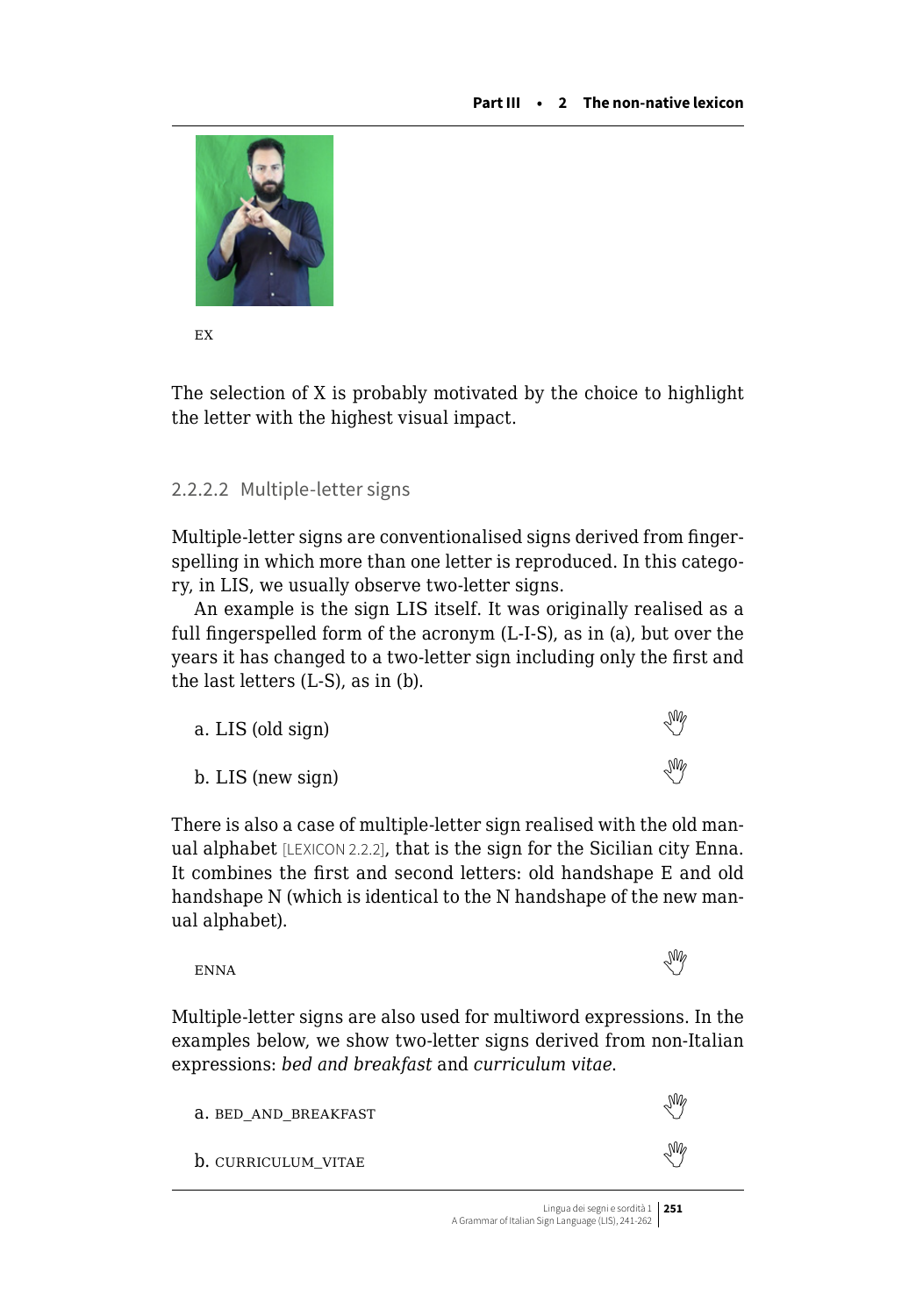In both cases, the selected handshapes refer to the first letter of each relevant word: B-B for *Bed and Breakfast* and C-V for *Curriculum Vitae*.

Most of the multiple-letter signs in LIS display the handshapes in a sequential way. However, in some very rare cases, handshapes can be produced simultaneously. For example, the sign yes (Ita. *sì*) is realised with handshape Y, which combines the two handshapes included in the Italian equivalent: S (extended thumb) and I (extended pinky).

yesthe contract of the contract of the contract of the contract of the contract of the contract of the contract of the contract of the contract of the contract of the contract of the contract of the contract of the contra

Certain fingerspelled signs may undergo a process of phonological reduction. This phenomenon can be observed in the toponym used to refer to the Italian city Lecce, which is a two-letter sign composed by L followed by bent L. The latter handshape looks as a reduced version of handshape E (the second letter of the corresponding word), which is conventionally articulated by bending all fingers.

LECCENEWSLETTER STREET

#### **2.2.3 Mouthing**

The articulation of LIS signs is frequently simultaneously combined with mouthing, i.e. mouth movements that voicelessly reproduce the full or partial articulation of the corresponding Italian word. The significant use of mouthings in LIS is probably due to the strong oralist tradition in Italian deaf education [SOCIO-HISTORICAL BACKGROUND 1]. From a functional perspective, mouthing represents a form of co-sign gesture (similar to co-speech gestures in spoken languages) and enhances intelligibility.

The relevant section in the Phonology Chapter [PHONOLOGY 1.5.2] describes the phonological role of mouthing and its relationship with the associated manual sign. In this section, the focus is on the role of mouthing as part of LIS non-native lexicon. Indeed, it represents a clear case of borrowing from spoken Italian. Since the linguistic competence in Italian is not homogeneous among the signing community, the use of mouthings shows a great degree of variation across signers. Generally speaking, mouthing tends to reproduce: i) highfrequency words, ii) lexical words (rather than functional words), iii) more frequently nouns and adjectives and less frequently verbs.

The extension of mouthing is usually dependent on the duration of the associated manual sign. To illustrate, the sign street (Ita. *strada*) and the corresponding mouthing are articulated at the same time.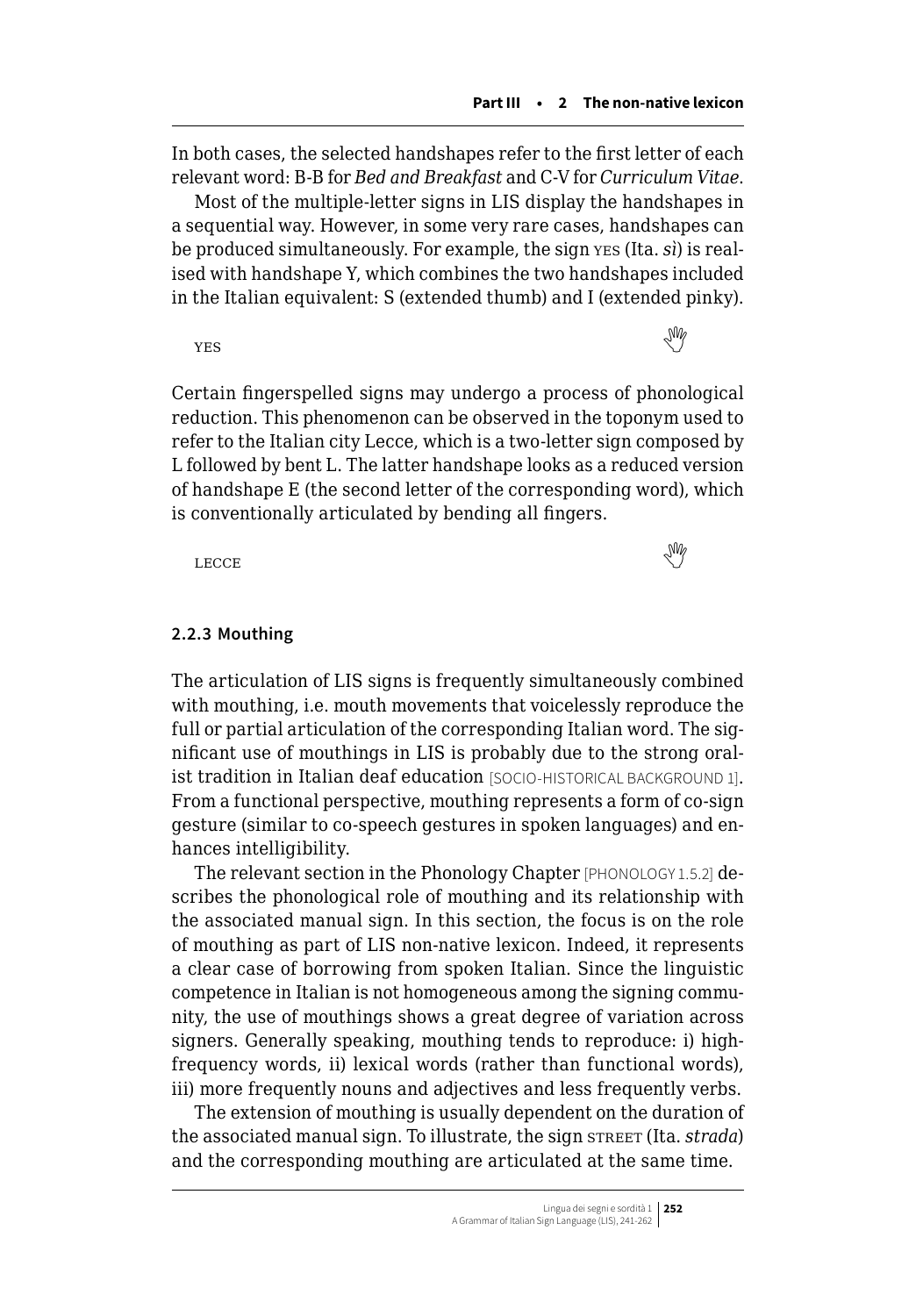'strada' STREETWE

In some cases, we can observe a prolonged articulation in correspondence with a particular Italian phoneme. In the example below, the sign long\_lasting (Ita. *lungo*) is articulated with a prolonged movement and the associated mouthing is typically characterized by the prolonged articulation of the vowel [u].

| [luuuuungo]  | NW |
|--------------|----|
| LONG LASTING |    |

This lengthening in the mouthing component matches the timing of the hand movement.

In signed discourse, we often observe the spreading of the mouthing of a single Italian word over more than one sign. This is shown in the two examples below: in the first one, the mouthing corresponding to book (Ita. *libro*) spreads over both book and the verb CL(flat open 5): 'give\_book'; in the second one, the mouthing usually associated with coffee (Ita. *caffe*) spreads over the entire interrogative clause.

| 'libro'                                        |   |
|------------------------------------------------|---|
| a. BOOK ${}_{1}CL$ (flat open 5): 'give_book', | M |
| 'I give you the book.'                         |   |
|                                                |   |
| 'caffè'                                        |   |
| v/n                                            |   |
| <b>b.</b> COFFEE WANT IX <sub>2</sub>          |   |
| 'Do you want coffee?'                          |   |

As we can observe in the examples above, the use of mouthings is constrained by the articulation of signs and deviates from the combinatory rules typical of Italian. An exception to this generalisation is represented by a few phraseological routines. These are high-frequency Italian constructions usually containing functional elements such as negation that are faithfully reproduced in a string of mouthings despite the different ordering of the co-articulated manual signs. The example below shows a mismatch between sign order and mouthing order: as required by LIS syntax, the negative predicate exist. not follows the noun problem, whereas the negative mouthing 'non c'è' (Eng. 'there is not') precedes the noun mouthing 'problema' (Eng. 'problem'), as required by Italian syntax.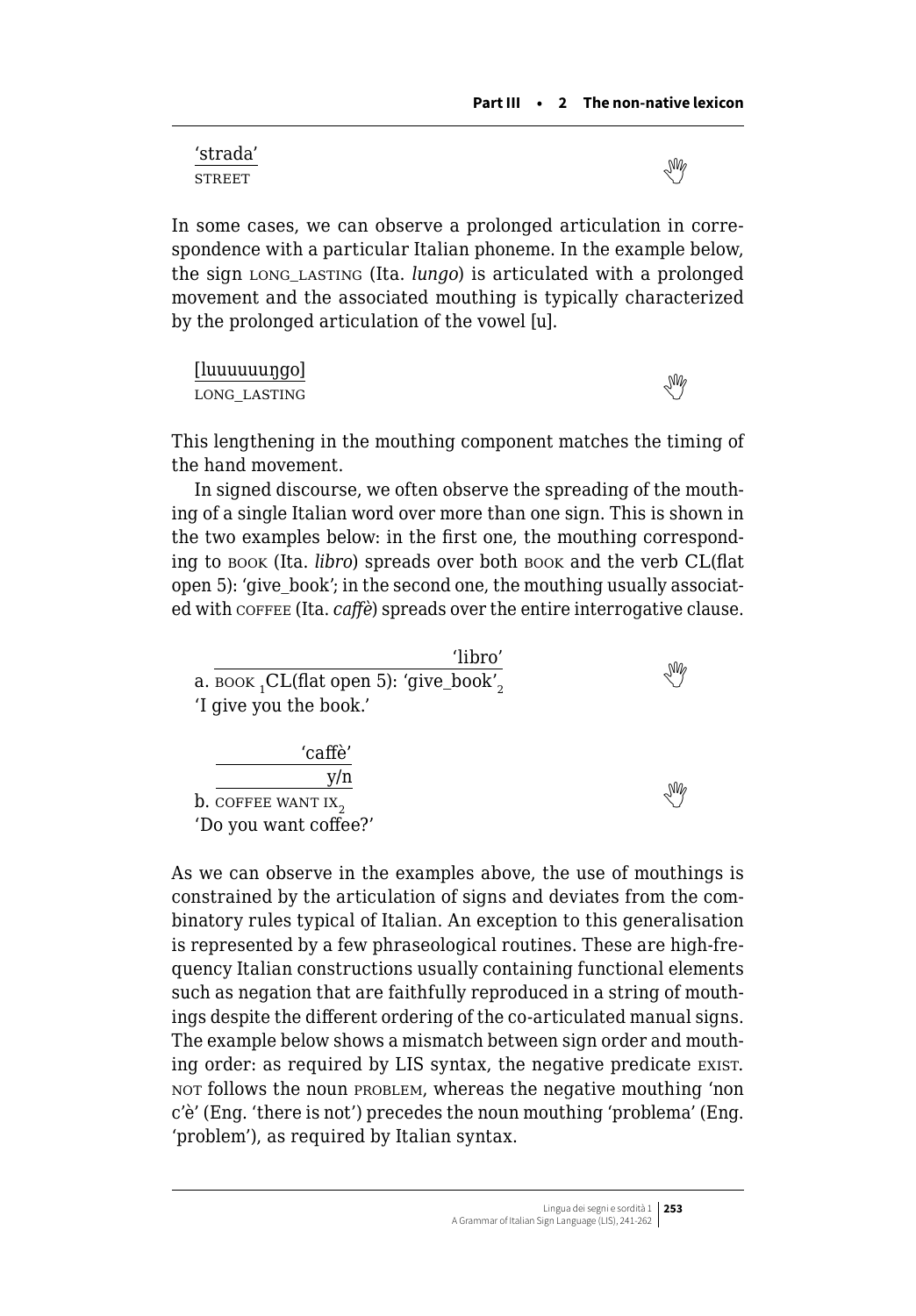'non c'è problema' neg problemexist.not 'There is no problem.'

2.2.3.1 Full forms

When the mouthing reproduces the corresponding Italian word in its entirety, it is classified as full form. Full mouthings may be redundant in that they express the same meaning of the associated manual signs, or they may be used to disambiguate the meaning of homonyms (i.e. signs with identical manual forms but different meanings) [PHONOLOGY 1.5.2].

Full mouthings are usually found in combination with nouns, such as NAME ('nome'), DOCTOR ('dottore'), and HOUSE ('casa').

| 'nome'      | $\mathbb{W}_{\rho}$ |
|-------------|---------------------|
| <b>NAME</b> |                     |

However, they can also co-occur with other word classes. We find full mouthings in combination with adverbials, such as YESTERDAY ('ieri') (a), NEVER ('mai'), and WELL ('bene'), as well as with adjectives, such as good ('buono') (b), NEW ('nuovo'), and BEAUTIFUL ('bello').

| 'ieri'<br>a. YESTERDAY | NW |
|------------------------|----|
| 'buono'<br>$b.$ GOOD   | NW |

## 2.2.3.2 Reduced forms

When the mouthing reproduces a part of the corresponding Italian word, it is classified as reduced form. As mouthing shows a high degree of variation among signers, it is not possible to identify rules determining how the word should be exactly reduced. However, some general tendencies can be observed. In most cases, reduced forms preserve: i) the initial part of the word, ii) the visually most salient phonemes.

Truncation tends to occur right after the tonic syllable of the word. A couple of examples are provided below: finished (Ita. *finìto*) (a) and work (Ita. *lavòro*) (b).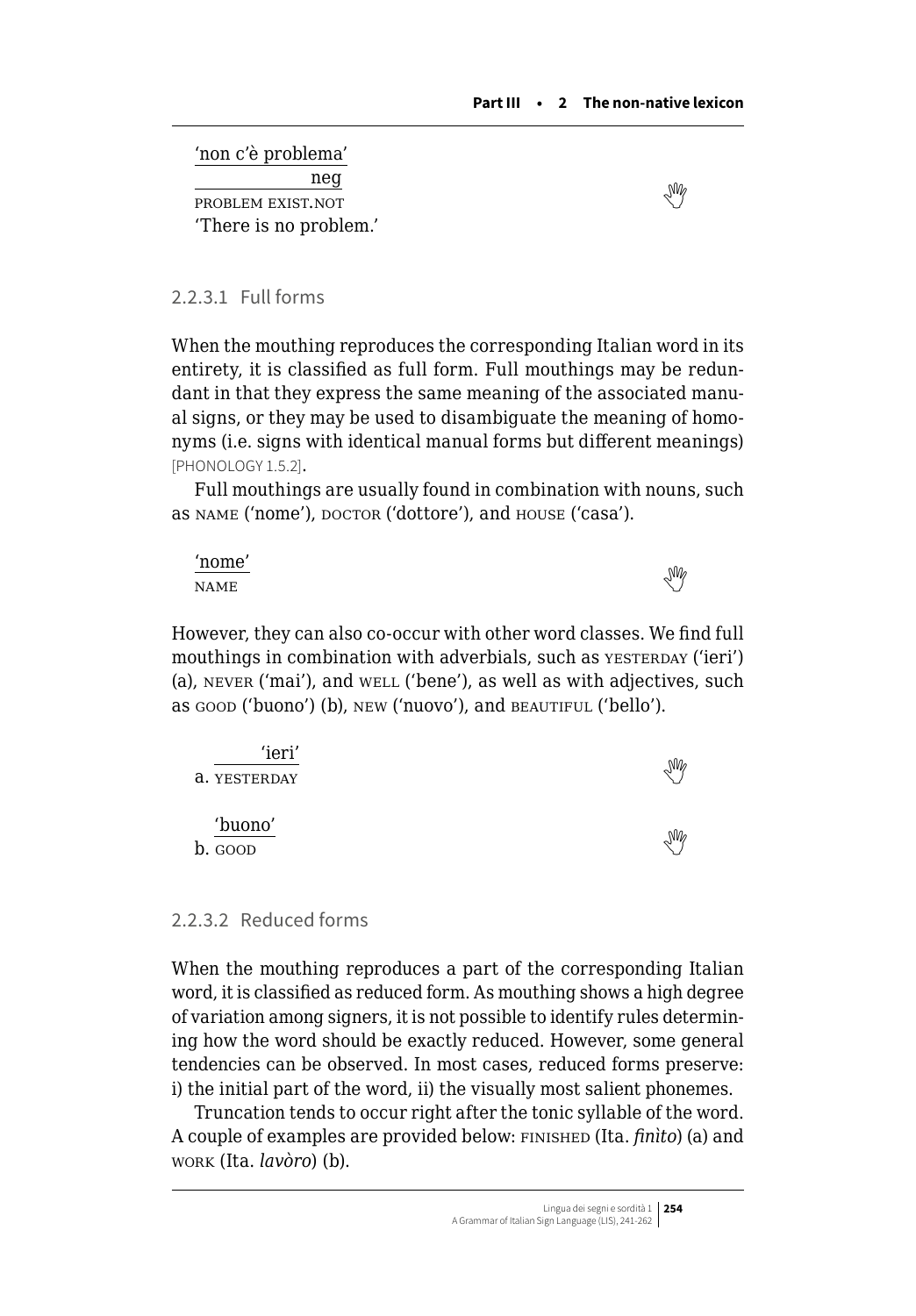| [fini]<br>a. FINISHED | $\sqrt{\frac{2}{3}}$ |
|-----------------------|----------------------|
| [lavo]<br>b. WORK     | $\sqrt{\frac{2}{3}}$ |

Sometimes, truncation occurs after an atonic syllable, so the tonic syllable is deleted. This can be observed, for example, in the sign why, which is typically accompanied by the partial mouthing [mo], which results from the truncation of the Italian word *motìvo* ('reason') occurring before the tonic syllable [tì].

[mo] wh  $\frac{1}{\sqrt{m}}$ 

In a few instances, the reduced form is limited to the articulation of the only tonic syllable in word-internal position. For example, the sign IDENTICAL (Ita. *uguàle*) is commonly accompanied by the reduced form [gua], corresponding to the tonic syllable.

| [gua]     | M |
|-----------|---|
| IDENTICAL | ∾ |

When reduced forms are used, they typically extend over one manual sign only. So, spreading phenomena over more than one sign are generally not observed.

2.2.3.3 Mouthing and fingerspelling To be developed.

## **2.2.4 Other marginal types of borrowing**

In the category of borrowing from spoken languages, further idiosyncratic cases of borrowing are worth a mention.

First, the shape of a written letter can be reproduced by a body part to form a so-called *word picture*. An example of this phenomenon is the sign pvp, which is found in other sign languages as well and probably represents a borrowed form.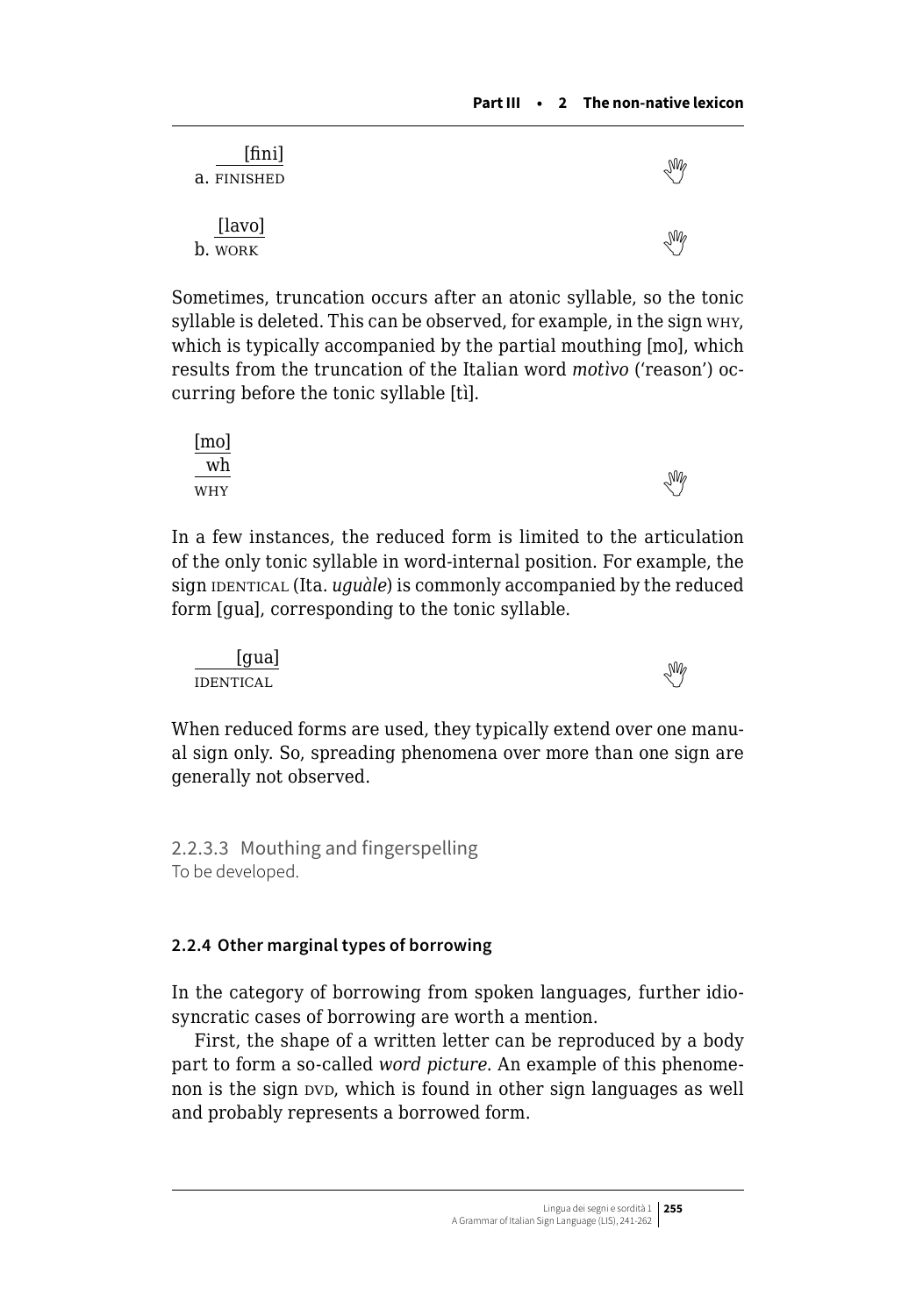

 $\overline{D}$ 

In this sign, all the three letters of the English acronym are represented: the initial and final Ds are shown by the D handshape articulated by the dominant and non-dominant hands, while the letter V can be observed in the intersection created by crossing the forearms.

Second, a few borrowings are derived from mistranslations. This is the case when two phonologically similar or identical forms in the spoken language are translated by a single sign despite being semantically unrelated. For example, the acronym CONI (*Comitato Olimpico Nazionale Italiano*, 'Italian National Olympic Committee') is phonologically identical to the Italian word *coni* ('ice cream cones'). Although the two meanings are not related, CONI is often translated into LIS by using the same sign for 'ice cream'.



coni (recreated from Volterra et al. 2019, 179)

Another similar case of borrowing derived from phonological similarity of forms in the spoken language can be observed in a variant form of KINDERGARTEN. This symmetrical two-handed sign is articulated by flattening index and middle fingers (unspread V handshape) close to the temples.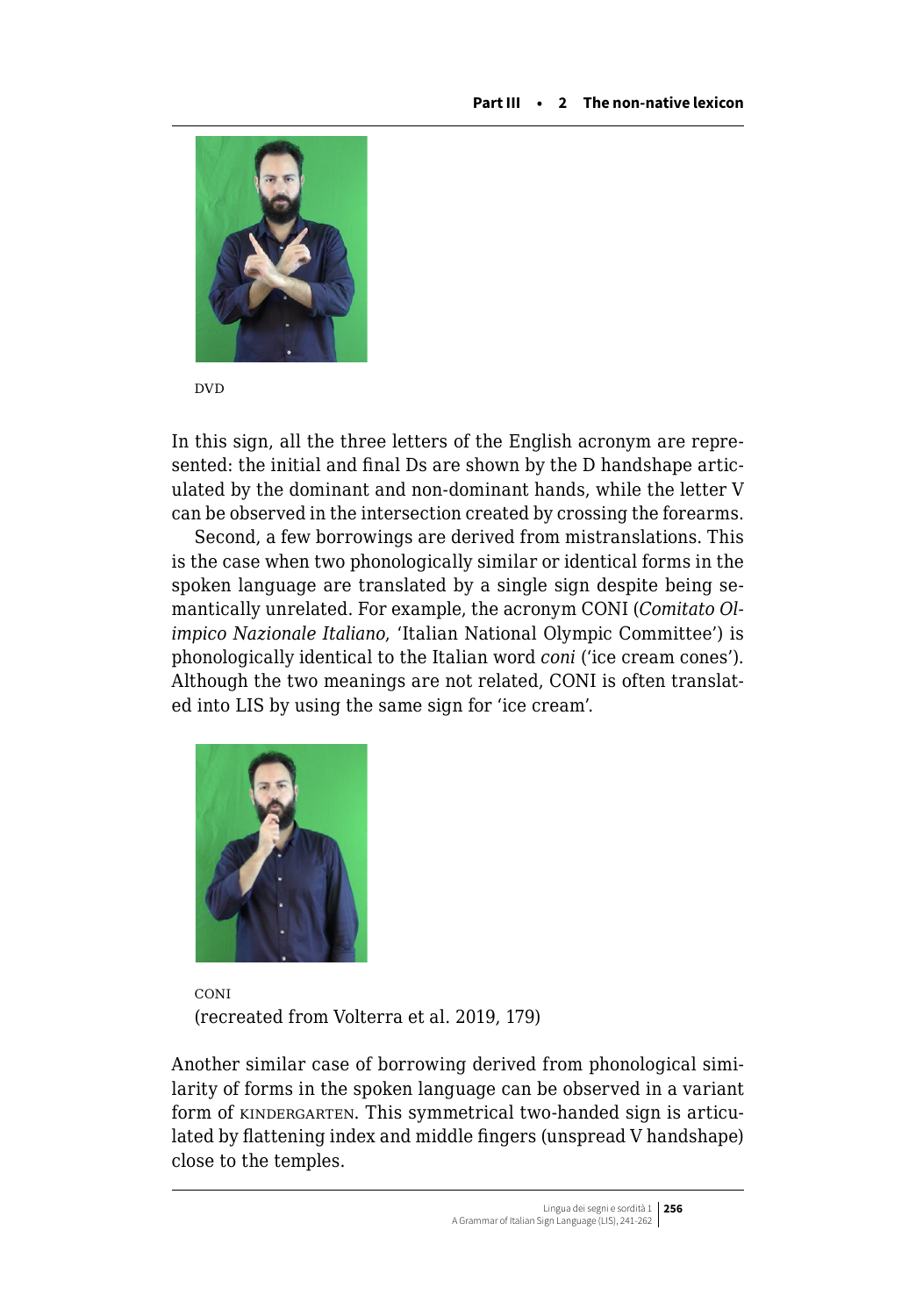

kindergarten (based on Bertone 2011, 87)

From a phonological perspective, KINDERGARTEN is very similar to the sign donkey, with the only difference that the latter sign selects unspread 5 handshape (rather than unspread V handshape). The similarity between KINDERGARTEN and DONKEY reflects the similarity between the Italian corresponding words: *asilo* ('kindergarten') and *asino* ('donkey'). These two words are semantically unrelated, but they look very similar when lip read.

Finally, we find some idiosyncratic forms of borrowing derived from speech therapy practice. These signs reproduce the strategy that therapists used to rely on to teach deaf children how to pronounce particular phonemes of spoken Italian. For example, an old variant of grandfather (Ita. *nonno*) is realised by pressing the ipsilateral nostril with the index finger. Such strategy was used to teach the pronunciation of the nasal [n] since it allows to perceive the resonance of this phoneme through touch.

 $\mathcal{C}^{\text{M}}$ grandfather

Another borrowing derived from speech therapy is the sign aunt (Ita. *zia*), which is realised by brushing the radial side of the index finger under the chin. Such strategy was used to teach the pronunciation of the alveolar affricate [dz] since it allows to feel the vibration produced by this phoneme.

auntthe contract of the contract of the contract of the contract of the contract of the contract of the contract of the contract of the contract of the contract of the contract of the contract of the contract of the contr

The sign is usually accompanied by visible teeth, which is the mouth configuration that can be observed while pronouncing [dz].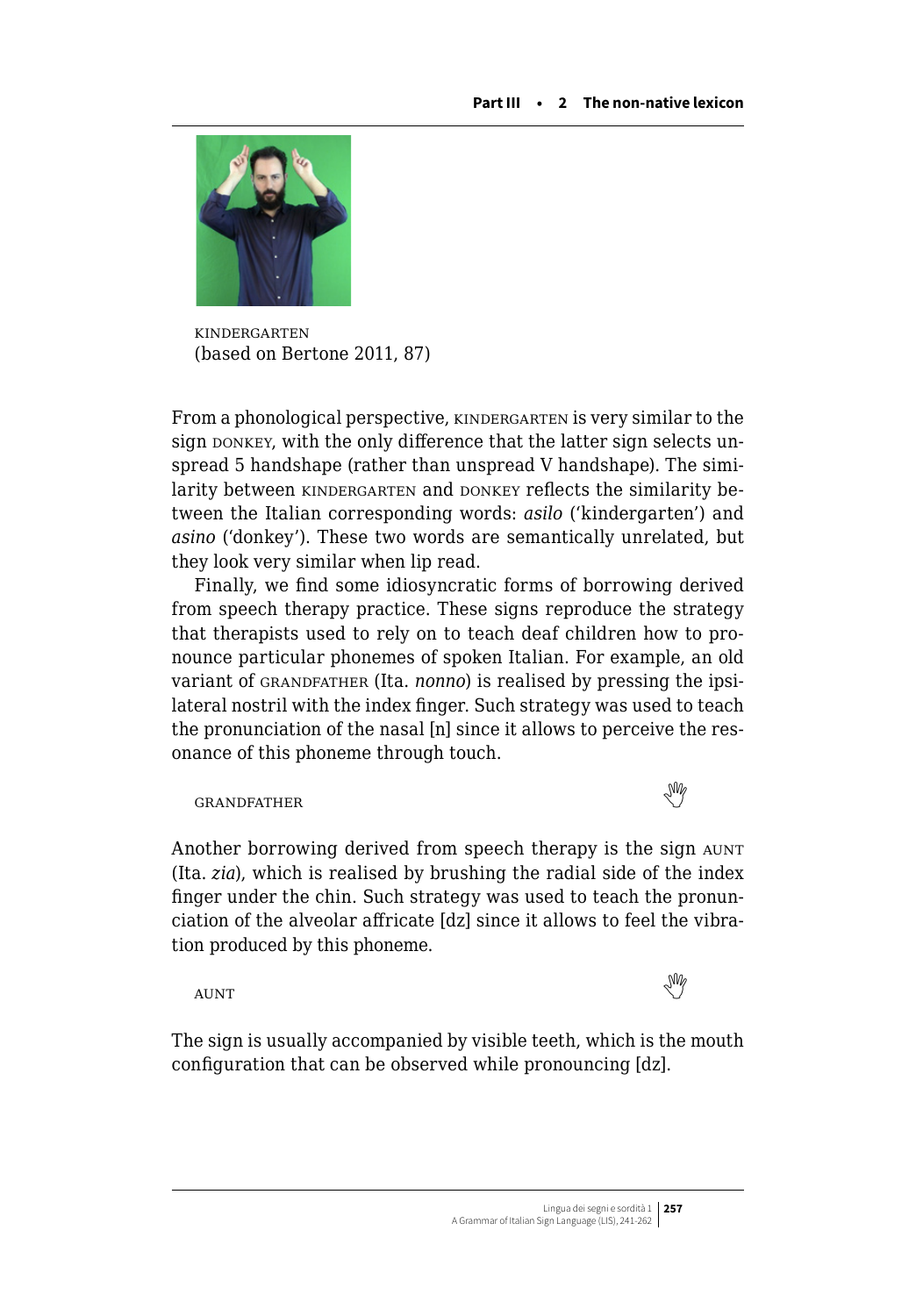## <span id="page-17-0"></span>**2.3 Borrowings from conventionalised gestures**

It is well known that when Italian people communicate, they usually move their hands a lot: specifically, they produce co-speech gestures to add emphasis, express emotions, or clarify what they are saying. Gestures are used throughout the country, especially in the Southern regions. Due to the everyday interactions between hearing and deaf people, some of these gestures have become conventionalised in LIS to the point that they are systematically used by the signing community. For example, the Italian culture-specific gesture meaning 'fear' or 'be afraid of' is integrated in LIS lexicon as a sign.

FEARWE

Signs derived from gestures can be considered borrowed forms and are thus part of the LIS non-native lexicon. Two distinct linguistic processes may be involved, depending on the function assumed by the borrowed form: lexicalisation and grammaticalisation. If the gesture undergoes lexicalisation, it enters the lexicon as a content item (i.e. lexical unit). On the other hand, if a gesture is grammaticalized, it is used to fulfil a grammatical function. These two processes are further explained and exemplified in [LEXICON 2.3.1] and [LEXICON 2.3.2].

## **2.3.1 Lexical functions**

The borrowed gestures that have entered the LIS lexicon as lexical items can belong to different lexical categories. To illustrate, the examples below show the noun  $H$ <sup>1</sup> HUNGER (a), the verb care NOT (b), and the adjective DELICIOUS (c).



a. hunger b. care\_not  'Don't care' c.delicious  $\mathbb{W}$ 

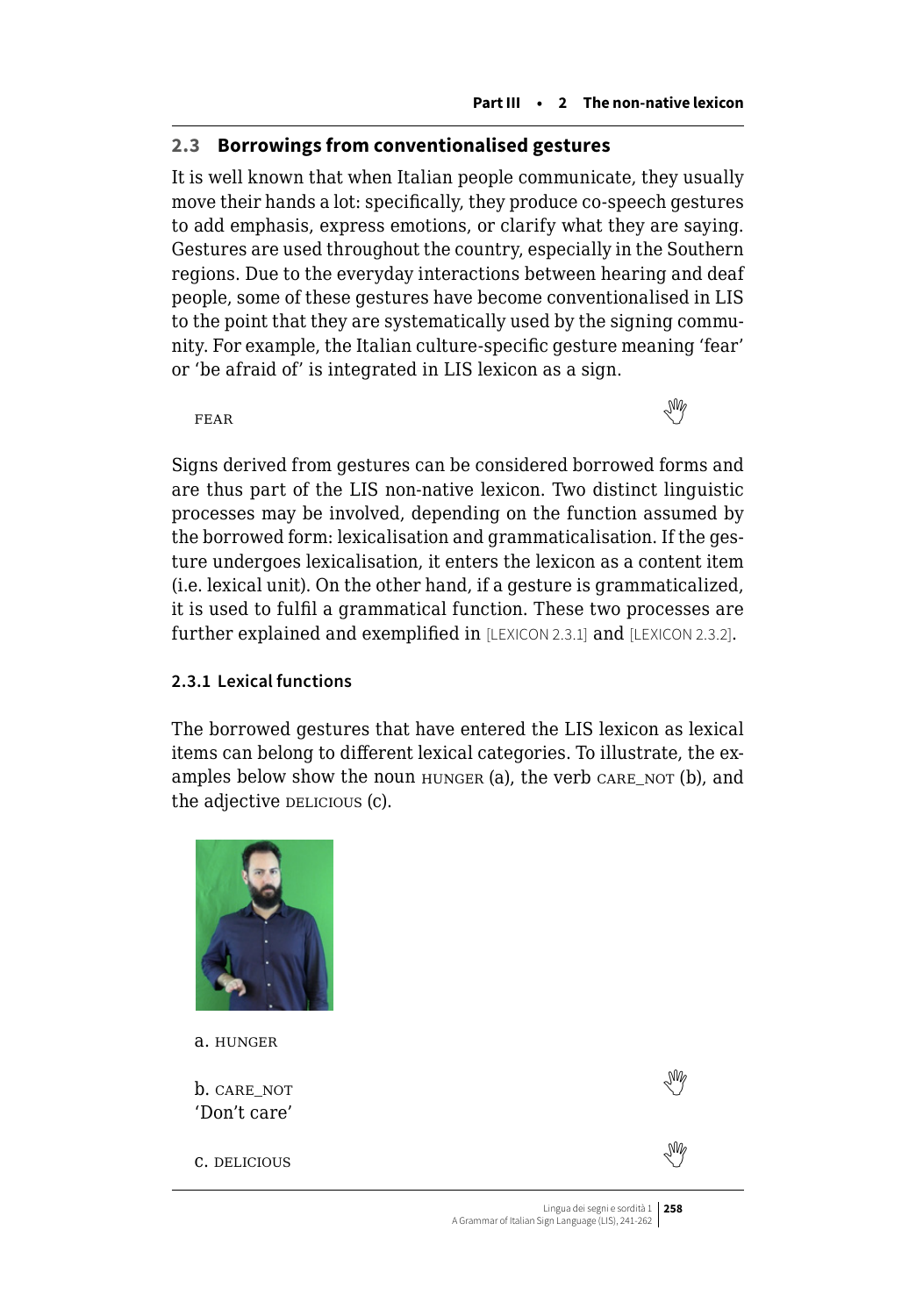Being originated from gestures, these three signs are fully recognisable by Italian non-signers as well. Crucially, as signs, they are integrated in the LIS structure and are used compositionally (i.e. their meaning contributes to the interpretation of the sentence). As a final note, there are quite a few LIS signs derived from a universal gesture, namely the deictic pointing gesture. This is used on a worldwide scale to refer to contextually relevant entities, and it is one of the main gestures produced by babies. Some of these deictic pointing gestures, especially those referring to body parts, have become so conventionalised in signing interactions as to enter the LIS lexicon. For example, signs originated from pointing gestures are eye (pointing to eye) and RED (pointing to lips).



a. eye



b. RED

## **2.3.2 Grammatical functions**

The borrowed gestures that have entered the LIS lexicon to fulfil grammatical functions are articulated either manually or non-manually.

As for manual forms, consider again deictic pointing gestures. Some have been grammaticalized and are used with different pronominal functions: as personal pronouns (a), demonstrative pronouns (b), and locative pronouns (c).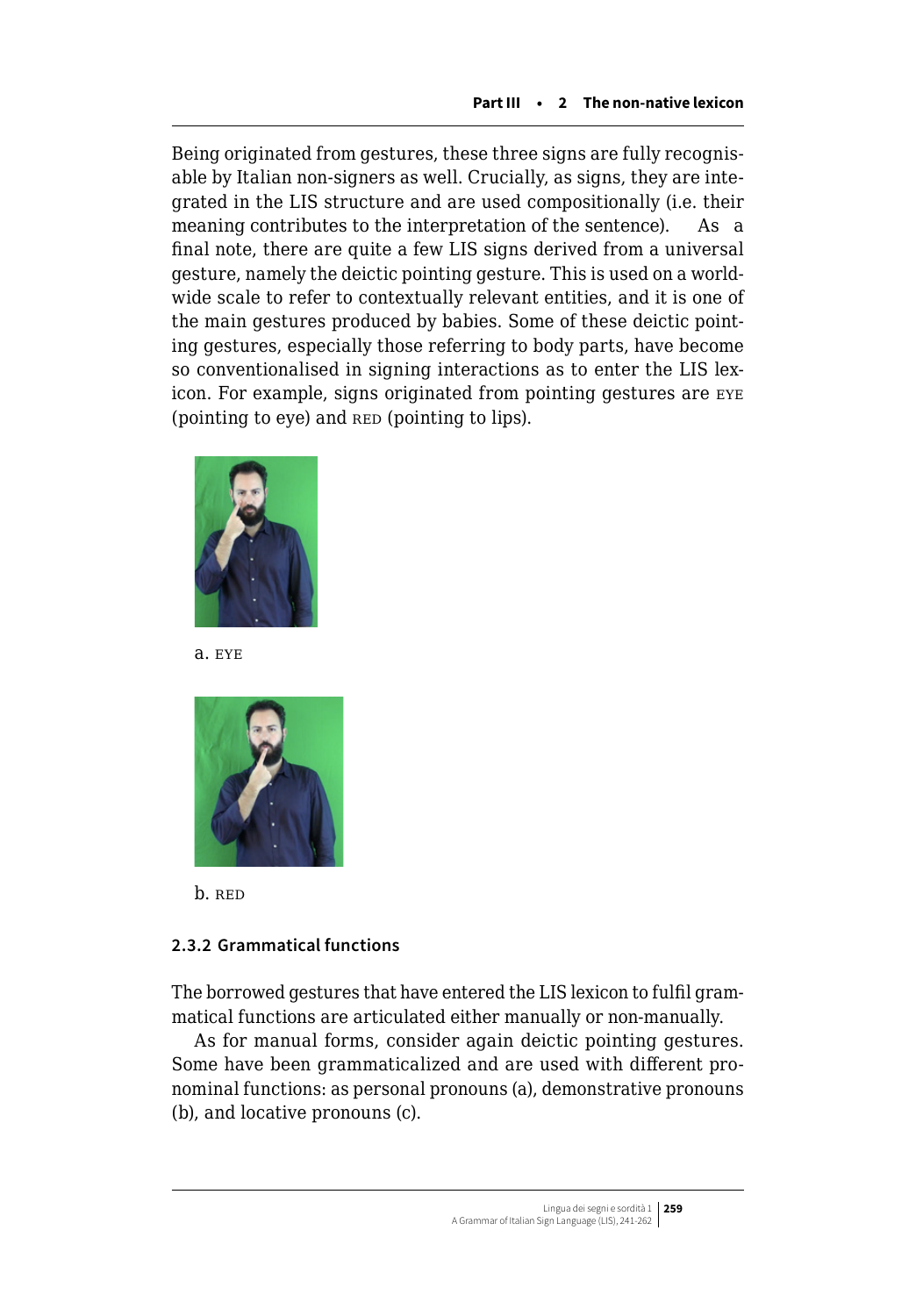

a.  $IX_2$ 'You'



b.  $ix(dem)_{[proximal]}$ 'This (one)'



c.  $ix(loc)<sub>[proximal]</sub>$ 'Here'

For more details on these pronominal forms, see the relevant description in [LEXICON 3.7].

One of the most popular Italian gestures is articulated in front of the signer's body with flat closed 5 handshape. It may be static or articulated with repeated wrist nodding (from palm to back). This gesture is typically used to express lack of understanding (if accompanied by neutral facial expressions) or disapproval (if accompanied by furrowed eyebrows). In the former interpretation, it may accompany interrogative pronouns such as *cosa*, 'what'. In the latter interpretation, it may accompany Italian sentences such as *cosa vuoi?!*, 'what do you want?!' or *cosa stai dicendo?!*, 'what are you talking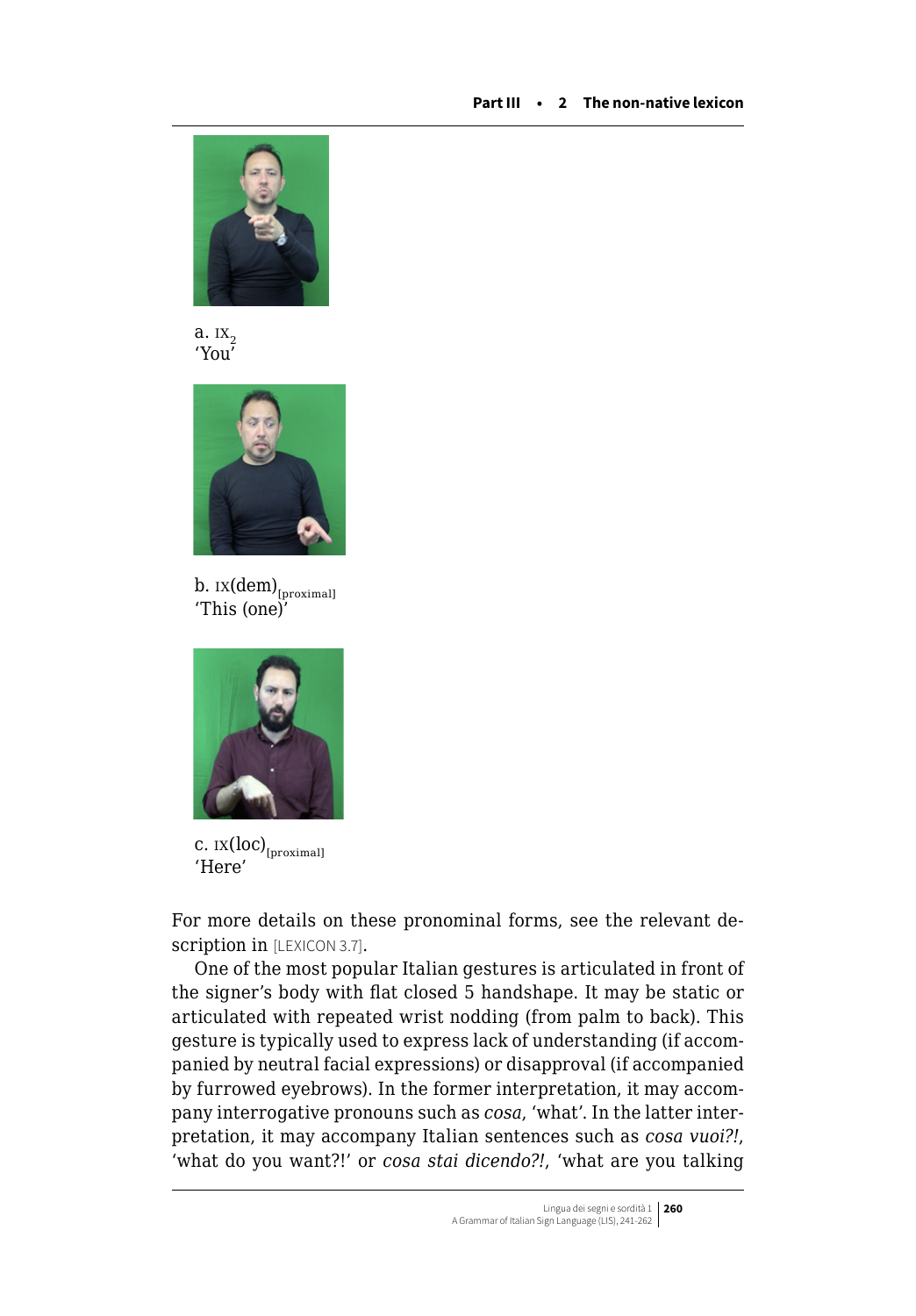about?!'. This gesture has been grammaticalized to the point that it is now used by LIS signers as a regular *wh*- sign, commonly glossed as Q<sub>artichoke</sub> [LEXICON 3.7.5].



Q<sub>artichoke</sub> 'Who/what/where/how/why/when/which'

In LIS, this sign is used as a generic interrogative pronoun in that it can replace any *wh*- sign (who, what, where, how, why, when, which).

Moreover, there are gestures that have entered the LIS lexicon as negative forms. This is the case with the signs not and EXIST.NOT. both derived from well-established Italian gestures.



Note that the two signs shown above are obligatorily accompanied by side-to-side headshake. This feature derives from a popular nonmanual gesture, which can occur either in isolation (without speech) or with negative Italian words/expressions. As a gesture, this kind of headshake is used to express or reinforce negation but, crucially, it is not obligatorily required by negative words or sentences in Italian. Conversely, in LIS, it is compulsory in negative clauses, and its distribution is grammatically constrained in that it commonly co-occurs with the negative sign only [SYNTAX 1.5.2]. For these reasons, we can say that side-to-side headshake behaves as a grammatical element.